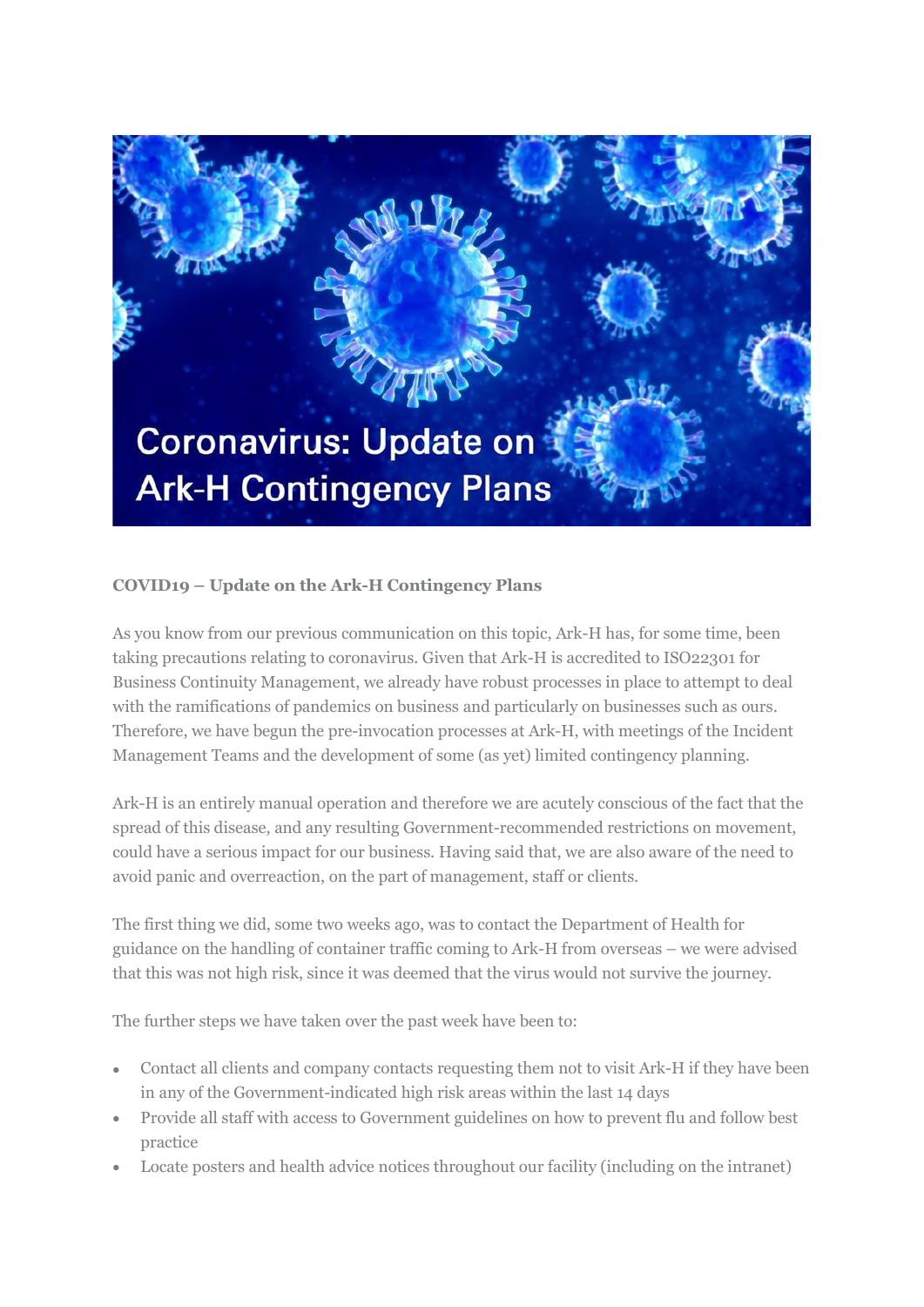• Distribute anti-bacterial wipes and wash materials to all staff and in all areas of the business

We have also spoken to our key staff, production teams and staff agencies to discuss the possible need to provide wider cover (particularly for staff absence) and to consider extending shift patterns, if necessary, to increase output from smaller teams. As yet we have not had to action any particular plans in this respect.

We are keeping close contact with our partners, particularly our delivery partners, most of whom are involved in much wider international movements than we are, to monitor their plans and predictions; our ability to maintain 'business as usual' will, as you will appreciate, be heavily dependent on theirs. Clients may be reassured by the following statement published on the FedEx site:

*FedEx is adhering to all regulations and guidelines from government authorities related to containment of COVID-19. These work and travel restrictions may affect shipments inbound and outbound to and from impacted areas, as well as shipments moving within those areas. ... We are closely monitoring guidance by the World Health Organization and other public health organizations, and taking proper health precautions where warranted.* **To read the full statement [click here.](https://ark-hhandlingltd.cmail19.com/t/i-i-xjthyjd-l-r/)** 

We have had queries, largely from staff and also from some clients, asking what Ark-H plans to do in the event of a Government 'lock-down' and the answer, of course, is that we will follow Government guidelines.

In the event, hopefully unlikely, that the economic and social impact of this disease results in the levels of infection that worst-case scenarios predicate, then we will have no choice but to potentially suspend operations. However, as a supplier of services at quite a low point in the supply chain, we anticipate that our clients would have suffered from those business impacts *before* we do.

I hope it goes without saying that here at Ark-H we will do all we can to provide support to our valued clients base, in so far as such support does not endanger the health and well-being of our staff or community.

If you would like further information please don't hesitate to get in touch with your main Ark-H contacts who will, if necessary, refer you to other areas of the organisation.



Ark-H Handling Ltd Unit 1 Kenneth Way Wilstead Industrial Estate